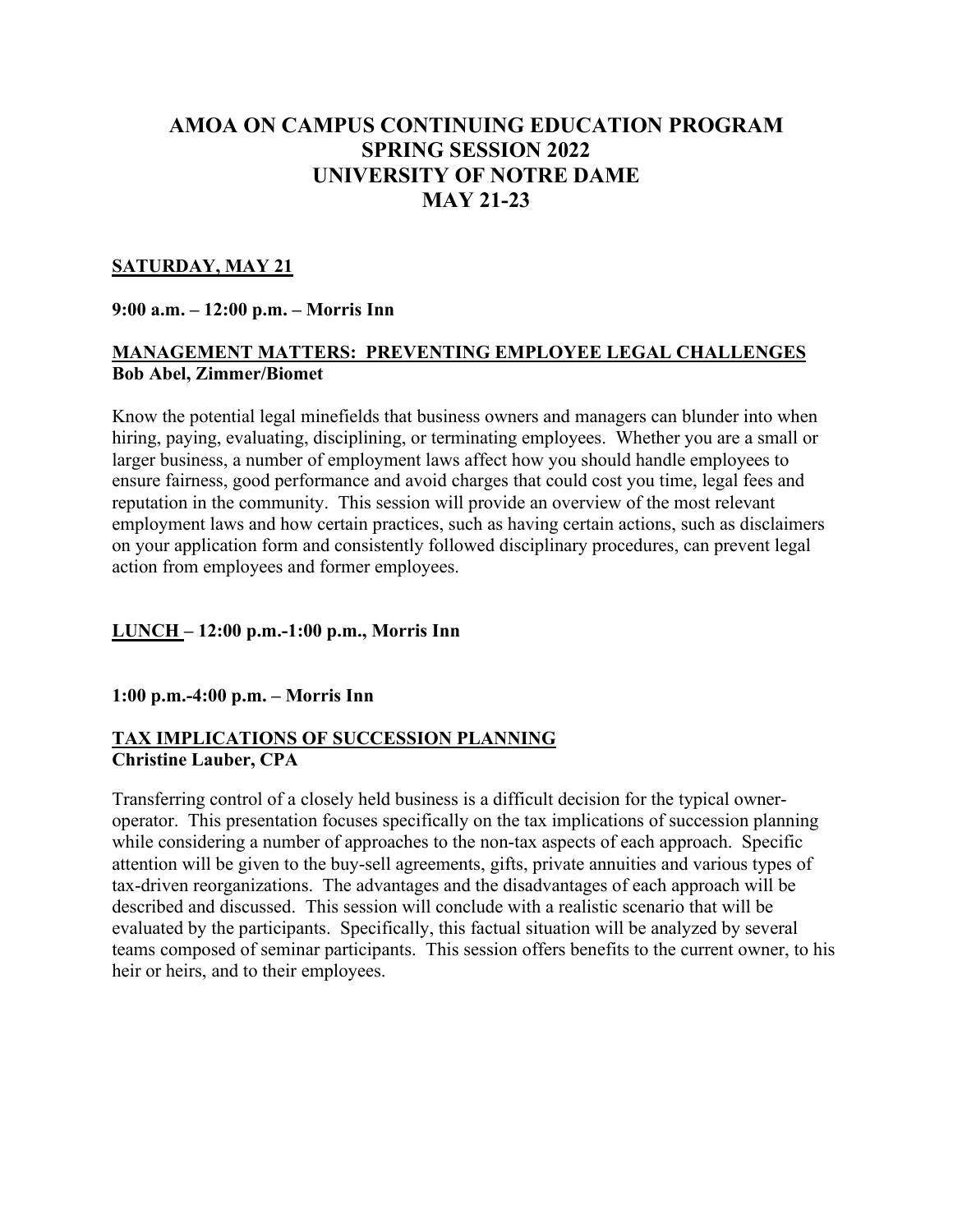### **SUNDAY, MAY 22**

#### **9:00 a.m.-12:00 p.m. – Morris Inn**

## **BETTER BUSINESS OPERATIONS THROUGH PROCESS IMPROVEMENT Duane Wilson, Soar Consulting**

Scheduling service and collection routes, ordering parts and supplies, setting up new locations; these are just things that most businesses need to do, right? The question is whether your business is doing them in the most efficient and effective way possible. Clerical errors, rework and missed deadlines may be signs that you have a business process that needs to be improved. This session will make you aware of what a business process is and the critical ways that an inefficient process can impact your business in terms of expensive errors, returns or dissatisfied customers.

This session is designed to help you:

- Identify your priorities
- Plan your day around high priority tasks
- Zero in on time-wasters and learn specific tactics for managing them

#### **LUNCH – 12:00 p.m.-1:00 p.m., Morris Inn**

#### **1:00 p.m. – 4:00 p.m.**

#### **FROM WORK GROUP TO TEAM WORK: Building the High Performing Team Bil Murray, Murray Associates**

The idea of a high performing team has long been accepted in sports. It has long been the goal of coaches to emphasize the primacy of the team rather than the individual. This same concept has been evolving in organizations since the 1980's when business began to recognize the extent to which teams contribute to the effectiveness of an organization.

This session will focus on the various aspects of team management and specific leadership actions/behaviors you need to adopt in order to create a true team that performs.

- Which are the common types of teams used in organizations?
- How are teams implemented in the structure of the business?
- How are teams developed? Are there models which can be used in our industry?
- What expectations are realistic at various stages of development?
- Which behaviors foster team effectiveness? Which hamper it?
- Assessing the effectiveness of *your* team.